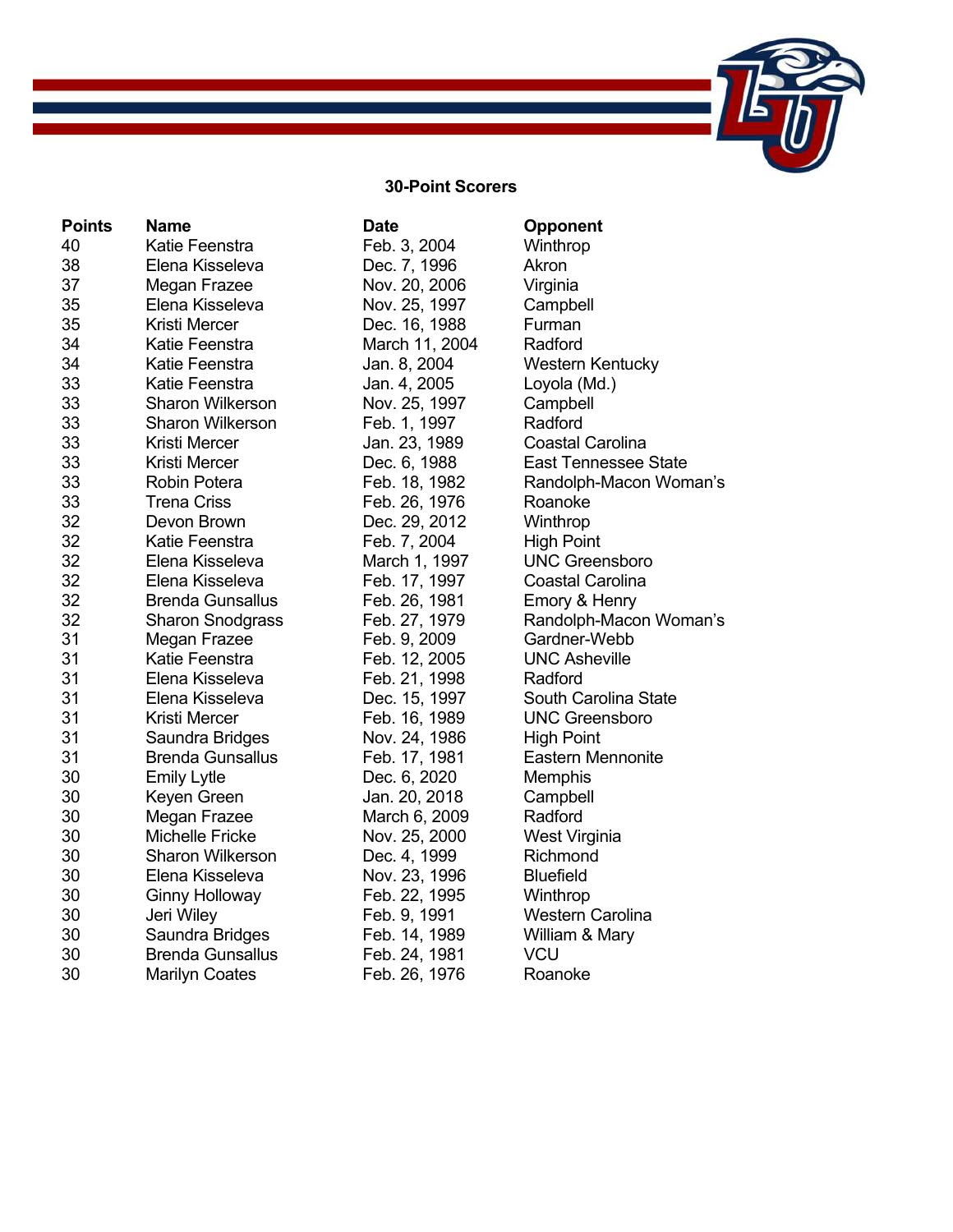Megan Frazee – 42 games Elena Kisseleva – 42 Katie Feenstra – 38 Devon Brown – 32 Brenda Gunsallus – 27 Sharon Wilkerson – 22 Emily Lytle – 17 Kristi Mercer - 16 Reggie Gomes – 13 Keyen Green – 13 Ginny Holloway - 12 Ashley Rininger – 12 Sharon Snodgrass – 12 Pam Wilder – 12 Sarah Wilkerson – 11 Cynthia Thomson – 10 Stacey White – 10 Avery Warley – 9 Michelle Fricke – 8 Kristal Tharp – 8 Saundra Bridges – 7 Lil Cooper – 7 Robin Potera – 7 Jeri Wiley – 7 Bridgette Rettstatt – 6 Ashtyn Baker – 5 Tolu Omotola – 5 Pam Stanfield – 5 Michelle Wyms – 5 Angie Johnson – 4 Catherine Kearney – 4 Malynda Keck – 4 Beth Ralph – 4 Cheri Yates – 4 Mya Berkman – 3 Harriett Blair – 3 Angie Clark - 3 Patti Gallant – 3 Trish Harris – 3 Wendy Johnson – 3 Tracey Larose – 3 Annetta Paraham – 3 Missy Roberts – 3 Asia Todd – 3 KK Barbour – 2 Karly Buer – 2 Dawn Coleman – 2 Stephanie Cox – 2 Sharon Freet – 2 Rima Margeviciute – 2 Mickayla Sanders – 2 Tracie Wooldridge – 2 Jelena Antic – 1 Anna Barrington - 1 Theresa Bream – 1 Simone Brown – 1 Trena Criss – 1